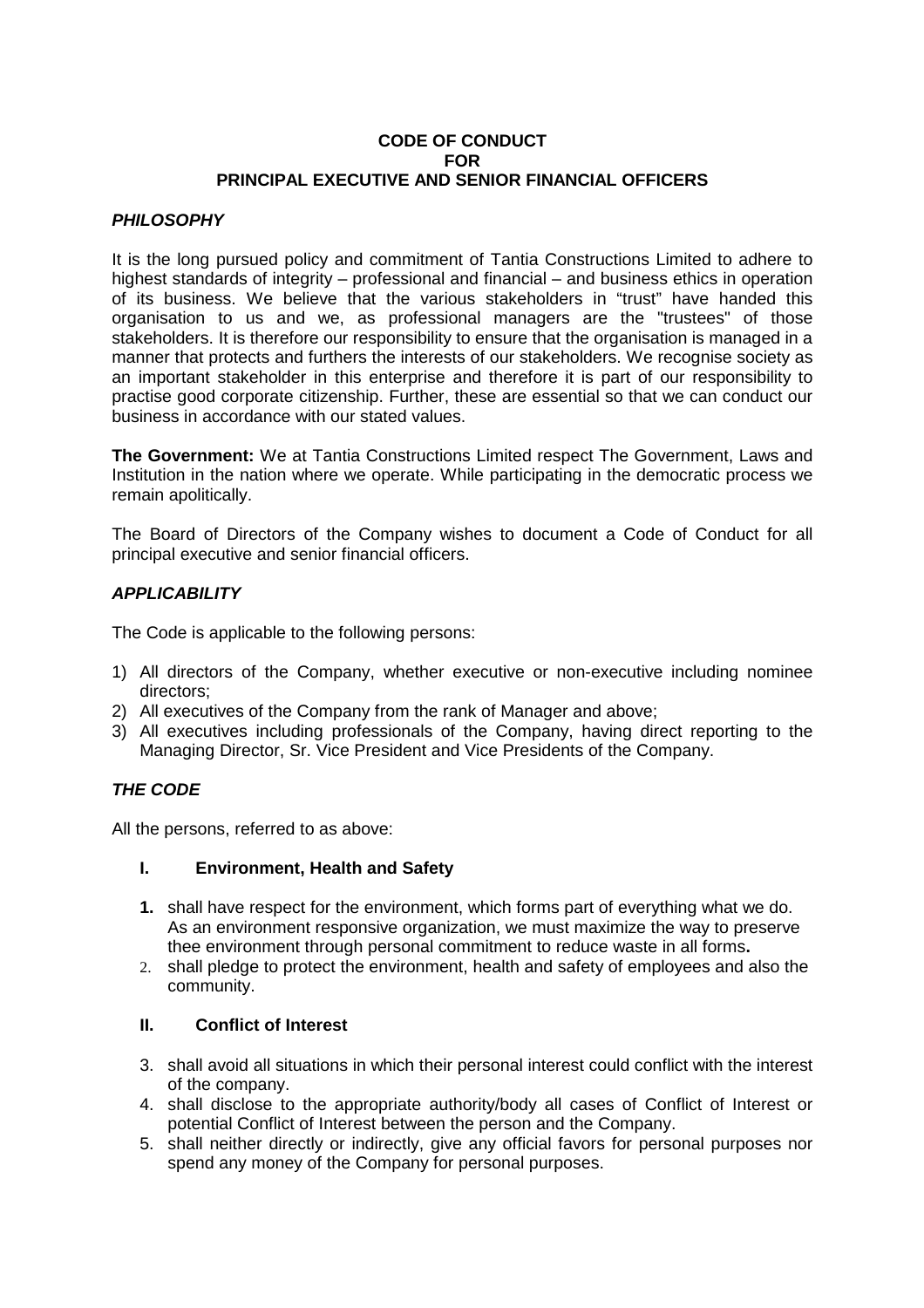- 6. shall not directly or indirectly exploit for their own personal gain, opportunities that are discovered through the use of corporate property, information or position, unless the opportunity is disclosed fully in writing to the Company's board of directors and the board declines to pursue such opportunity.
- 7. shall in consideration of employment with the Company, Officers are expected to devote their full attention to the business interests of the Company. Officers are prohibited from engaging in any activity that interferes with their performance or responsibilities to the Company, or is otherwise in conflict with or prejudicial to the Company. Our policies prohibit Officers from accepting simultaneous employment with suppliers, customers, developers or competitors of the Company, or from taking part in any activity that enhances or supports a competitor's position. Additionally, Officers must disclose to the Company's audit committee, any interest that they have that may conflict with the business of the company.
- 8. shall first obtain approval from the Company's audit committee before accepting a directorship because it is a conflict of interest to serve as a director of any company that competes with the Company.

# **III. Corporate Business Opportunities**

9. shall not pre-empt or seize a Corporate Business Opportunity unless the Board of Directors determine that the company has no actual or expected interest in the said opportunity.

# **IV. Confidentiality/Publicity**

- 10. shall respect the confidentiality of data available to them from time to time. Such respect for confidentiality shall also continue after such person ceases to hold office as Director or serve the organisation.
- 11. shall not give any statement to the press or any other form of media without due authorisation from the appropriate authority/body.

# **V. Legal Compliance**

- 12. shall adhere to the Insider Trading Code of SEBI.
- 13. shall take every reasonable step to ensure adherence to the laws of the land.

# **VI. Leading by example**

- 14. shall at all times make every reasonable efforts to lead by example.
- 15. shall practice a conduct of giving highest respect for humans and human values and must promote the same.
- 16. shall conduct themselves in the private and personal life in the manner that shall not demean the image or damage the interests of the Company.

# **VII. Gender Friendly Environment**

- 17. shall practice a conduct that promotes equality of gender, class and caste and should promote the same values and also exercise their duties in a manner that encourages healthy personal and career growth of the employees of the Company.
- 18. shall not conduct themselves in such manner as would be construed to be an incident of sexual harassment at the workplace.
- 19. Shall encourage women employees to report any harassment concerns and be responsive to any complaints of harassment or other unwelcome and offensive conduct.

# **VIII. Social Responsibility**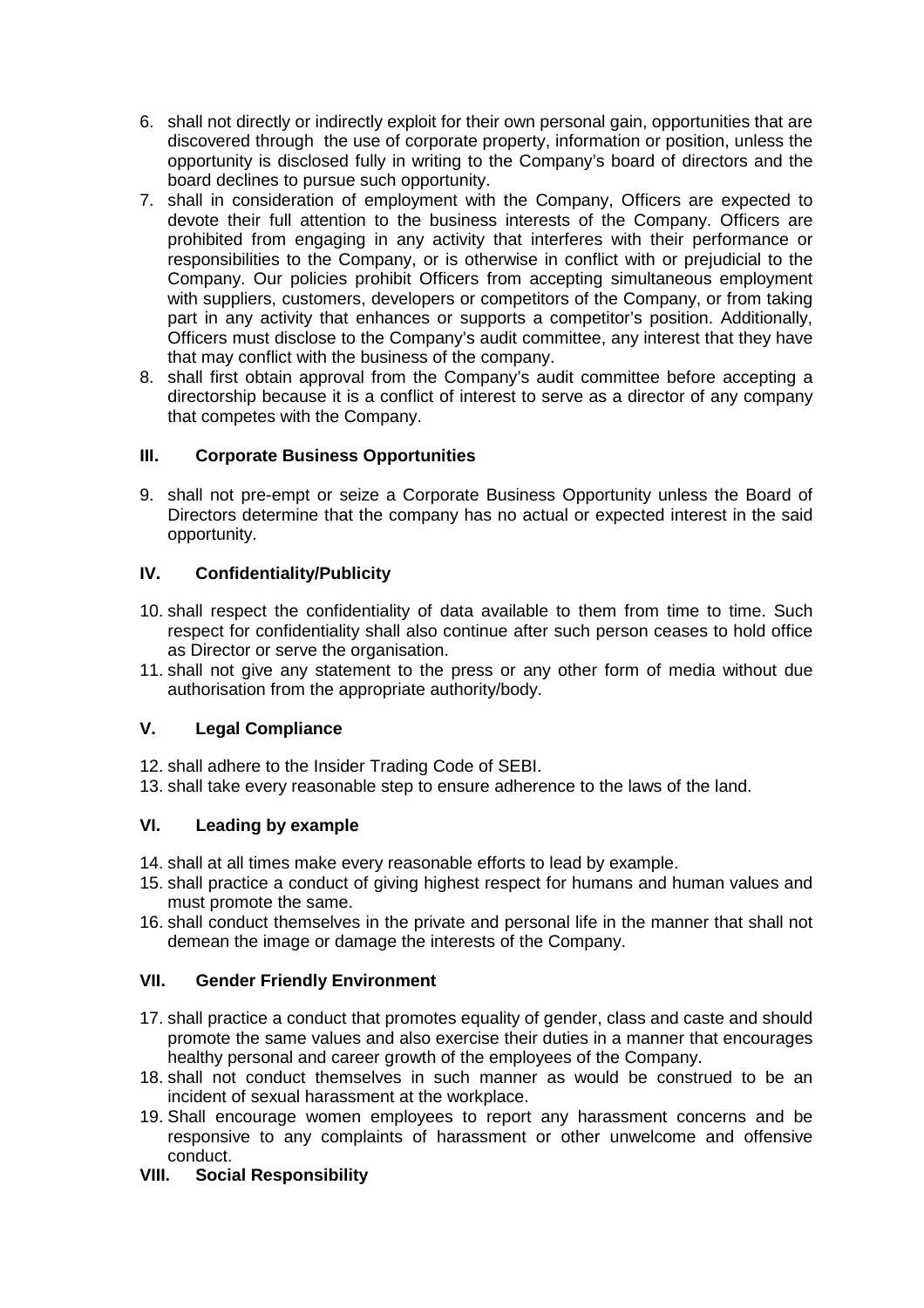20. shall in their decisions respect the necessity of protecting the environment around it, of the Country and the global environment as whole and shall promote the same values.

## **IX. Cost Consciousness**

- 21. shall exercise their responsibilities with utmost cost conciousness within the organisation and shall promote the same.
- 22. Shall not use any facility of the Company for their personal use except when such facility has been provided for personal use by policy or specific permission.

## **X. Transparency and Auditability**

23. shall be transparent in all their dealings except in cases where the needs of business security dictate otherwise and shall hold themselves accountable to the appropriate authority/body.

## **XI. Employees - dealings with the people in the organization**

We believe that people provide us with the cutting edge. They help us to deliver value for our shareholders, our customers and society at large. Our people are the strength and best assets. We respect the individual right and dignity of all people. We encourage people to care professionally and personally to their highest capabilities, regardless of nationality, cast, religion, colour or sex. All the persons referred to as above:

- 24. shall practice and encourage the spirit of productive debate and discussion among the employees and with the Board as the situation may warrant.
- 25. shall not show disrespect to their superior officers or to the authority of the Board.
- 26. shall not engage in misinformation, disinformation or personal vilification or victimisation of any employee or stakeholder.
- 27. Shall uphold the values of trust, teamwork, mutuality and collaboration, meritocracy, objectivity, self-respect and human dignity.
- 28. shall provide the environment to promote achievement orientation and self esteem. We view merit, as the sole criteria for all the employees' related decision.

## XII. **Relationship with Suppliers and Customers**

We are committed to our customers to fulfill their present needs and anticipating their unmade needs. We are dedicated to continually improve the quality, usefulness and value of our services that will help our customer to enhance their performance. We must adhere to the following:

- 29. shall never consider investing in any customer, supplier ,developer or competitor of the Company, he or she must first take care to ensure that these investments do not compromise on their responsibilities to the Company. Our policy requires that Officers first obtain approval from the Companies audit committee before making such an investment.
- 30. shall under no circumstances may Officers accept any offer, payment , promise to pay, or authorisation to pay any money, gift, or anything of value from customers, vendors, consultants, etc., that is percived as intended, directly or indirectly, to influence any business decision, any act or failure to act, any commitment of fraud, or opportuniy for the commitment of any fraud. Inexpensive gifts, infrequent business meals and celebratory events, provided that they are not excessive or create an appearance of impropriety, do not violate the this policy.